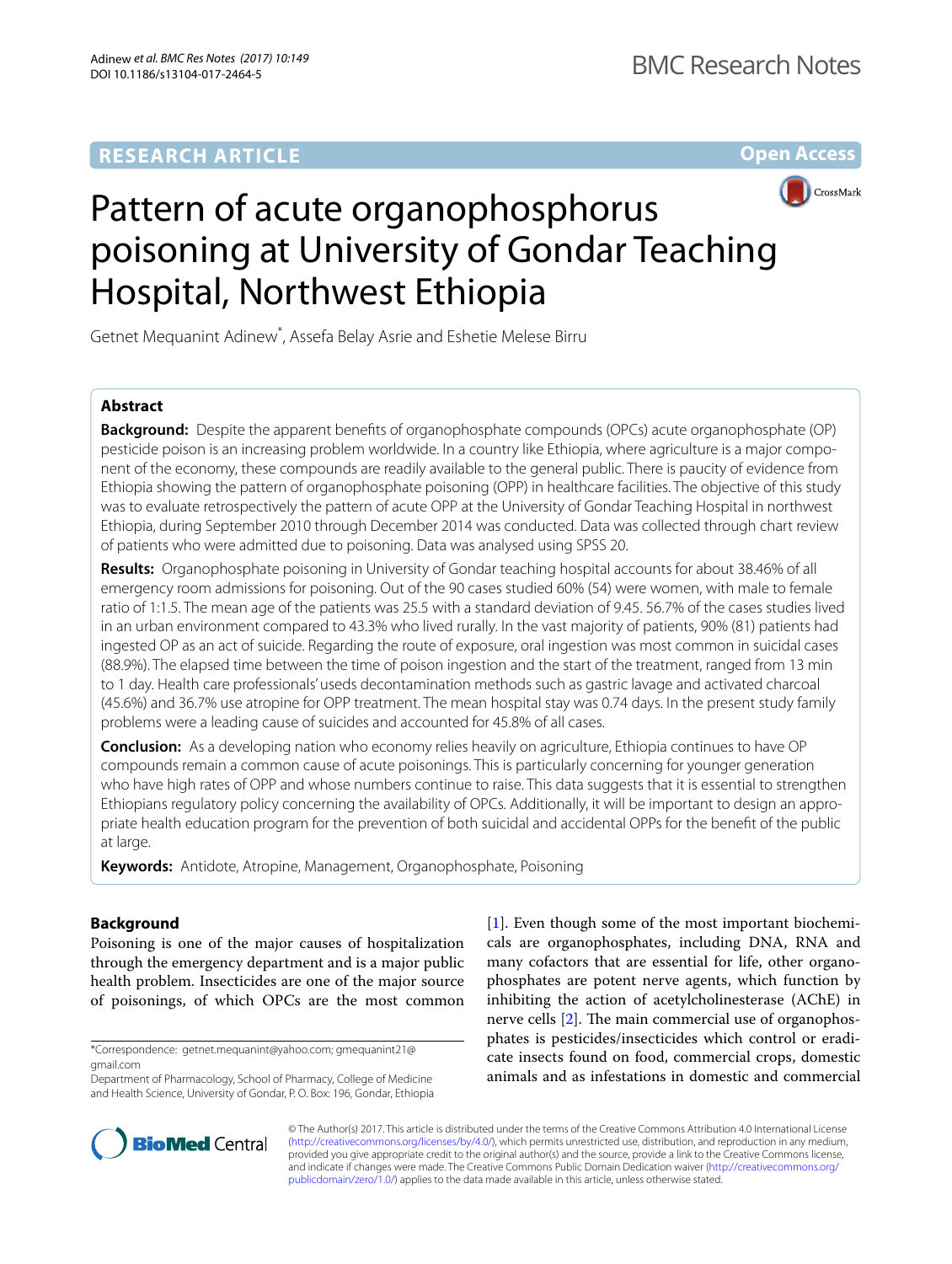buildings  $[3]$  $[3]$ . The widespread availability of OP-containing household and occupational products provides signifcant opportunity for intentional and incidental poisonings [[4\]](#page-5-3). Despite the apparent benefts of these uses acute organophosphorus pesticide/insecticide poisoning (OPP/IP) is an increasing worldwide problem  $[5]$  $[5]$ . The worldwide number of OPPs is estimated at 3,000,000/ year [[2\]](#page-5-1). More than 200,000 of these poisonings occur in developing countries [[4\]](#page-5-3). In Africa, some incidences of OPPs have been reported. Data from Zimbabwe showed that OP self poisoning accounted for around three quarters of hospital admissions for suicidal behaviour and fndings from Malawi implicated pesticide ingestion in almost 80% of suicides [[6\]](#page-5-5). In Ethiopia OP pesticides were responsible for the majority of deaths particularly from rural areas [[7\]](#page-5-6) and is one of the most common types of poisoning in Ethiopia for suicidal intent [\[8](#page-5-7)]. Information regarding organophosphorus compound poisoning (OPCP) in a particular region will help in early diagnosis and treatment of cases, thus decreasing the mortality and morbidity rates. Information available in northwest Ethiopia in regard to OPP is limited. Hence this study was carried out with the objective to fnd out the pattern of OPP cases at the University of Gondar Teaching Hospital, in Gondar, Ethiopia.

## **Methods**

This study is a retrospective study of all OPP cases, admitted and managed in the emergency department of University of Gondar Teaching hospital, during September 2010 to December 2014. This hospital serves population of more than 5 million and has a capacity of 400 beds. Data was collected by chart review of patients admitted because of poisoning. The data was analysed using SPSS 20. Documents relating to poisoning cases admitted during the study periods were sorted out and used to fll in a questionnaire. The key information recorded in the questionnaire format included patient gender, age, season of admission, time of ingestion, reasoning of poisoning, type of poison, mode of poisoning, poisoning route, patient status, treatment, duration of hospital stay and outcome of the treatment (the questionnaire format was attached as an Additional fle [1](#page-4-0)). Cases which has incomplete information on patients registration book would be excluded in the study.

## **Results**

During the study period, 30,154 people were admitted to Emergency department at the University of Gondar teaching hospital. 234 patients were identifed to have sufered a poisoning, 90 or 38.46% of these patients were poisoned by Ops. During the study period, the incidence of OPP was 5.6 and OPPs accounted for 0.29% of the total emergency room admissions. The distribution of the cases with regards to sociodemographic character-istics is presented in Table [1](#page-2-0). Out of the 90 cases, 60% (54) were women, with a male to female ratio of 1:1.5. The mean age of the patients was 25.8, with a standard deviation of 9.77. The minimum and the maximum age was 14 and 57 years respectively. The majority of these patients were in the age group 21–30 years (42.2%) followed by 11–20 years (38.9%) with progressively smaller percentages with increasing age. 56.7% of the patients lived in urban settings and 43.3% lived rurally. 90% (81) of all the OPP cases were from suicidal acts (Table [1](#page-2-0)). The status of the patients was 57.8% conscious, 22.2% unconscious and in 20% the status was unknown. The most common forms for ingestion were solid (50.0%), liquid (44.4%), followed by Unknown dosage forms (5.6%). Regarding the route of poisoning, the oral route was the most common in suicidal patients because of the ease of ingestion and the ability to ingest the poison without assistance. In the present study, the oral ingestion was the most preferred (88.9%) overall. Inhalation was usually accidental, rarely suicidal. In the current study, only 2.2% of the total cases are due to inhalational poisoning and 8.9% were unknown. In general, it was difficult to understand where the OP poisons were sourced; the source was unknown in 88.9% of the cases. Of those that were known, the home was most common, accounting  $10\%$  and shop  $(1.1\%)$ . This is expected as OPs are often stored in an important manner due to lack of awareness of their hazards. Another 1.1% of the Ops were sourced from shops. The time elapsed between the time of poison ingestion until the start of treatment ranged from 13 min to 1 day. The majority of the cases reached the hospital with 3–12 h (31.1%, Table [1](#page-2-0)) with a mean time interval of 5.13 h. Out of the 90 patients in the study, only 36.7% patients received atropine, and only 30% received gastric lavage. The common treatment regimens are pre-sented in Table [1](#page-2-0). The mean hospital stay was 0.74 day. There was no reported death from poisoning during the study period. The yearly breakdown of all the 90 cases of OPP is 8, 20, 10, 13 and 39 respectively from the year 2010 to 2014. 32.2% of the cases fell in Ethiopia's spring season between the months of September and November. 26.6% [[24](#page-5-8)] cases fell between the months of September and October; this period is considered the most suitable months for farming. In the present study, family problems were a leading cause of suicides, accounting for 45.8% of cases (Table [2\)](#page-3-0). Accidental ingestion was reported in only two cases, and both had been for the purpose of traditional medicine (the utilized data was attached as an Additional fle [2](#page-4-1)).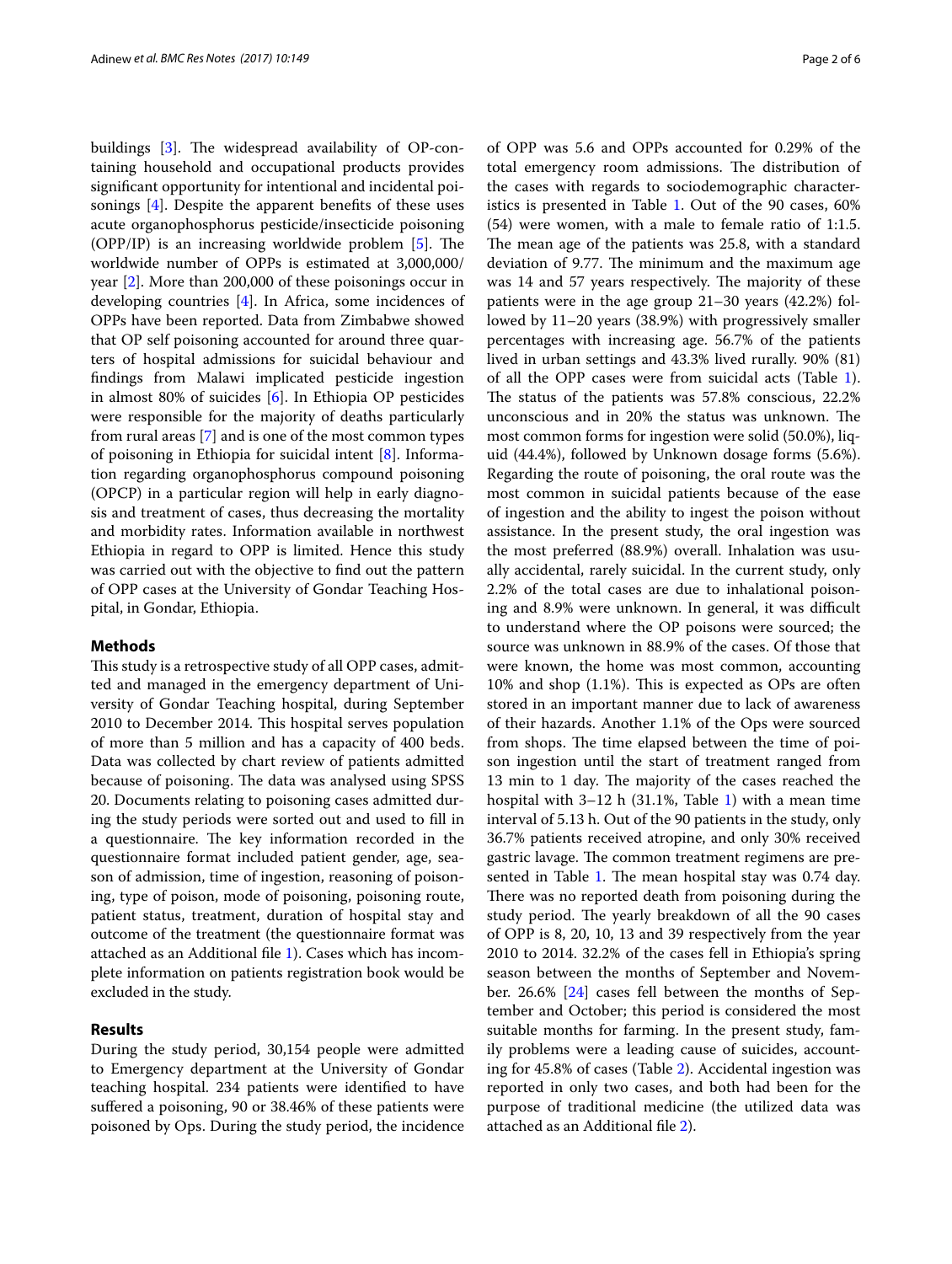|           | Age in year Mean ± SD Gender     | No. cases<br>(96) | stay             | Duration of hospital | <b>Time elapsed</b>  |                    |       | Domicile No. cases<br>(96) |                                                            | No. cases (%) |
|-----------|----------------------------------|-------------------|------------------|----------------------|----------------------|--------------------|-------|----------------------------|------------------------------------------------------------|---------------|
|           |                                  |                   | Day<br>I         | No. cases<br>(96)    | Hour                 | No. cases<br>(96)  |       |                            |                                                            |               |
| $1 - 20$  | 17.97 ± 1.59 Female              | 54 (60%)          |                  | 55 (61.1%)           | $\frac{1}{\sqrt{2}}$ | 38 (42.2%)         | Urban | 51 (56.7%)                 | Atropine                                                   | 33 (36.7%)    |
| $21 - 30$ | $25.16 \pm 2.77$ Male            | 36 (40%)          | $\sim$           | 25 (27.8%)           | $3 - 12$             | 28 (31.1%)         | Rural | 39 (43.3%)                 | Common treatment regimen                                   |               |
| $31 - 40$ | $35.67 \pm 3.16$ Mode            |                   | $\approx$        | 3 (3.3%)             | $\geq$               | $12(13.3\%)$       |       |                            | Decontamination (Charcoal and Gastric<br>lavage)           | 41 (45.6%)    |
| $41 - 50$ | 47.00 ± 2.94 Accidental 2 (2.2%) |                   | Unknown 7 (7.8%) |                      |                      | Unknown 12 (13.3%) |       |                            | Antacid and simple observation with<br>fluid stabilization | 16 (17.7%)    |
| $51 - 60$ | 56.00 ± 1.41 Suicidal            | 81 (90%)          |                  |                      |                      |                    |       |                            |                                                            |               |
|           |                                  |                   |                  |                      |                      |                    |       |                            |                                                            |               |

<span id="page-2-0"></span>

| I |
|---|
|   |
|   |
| I |
|   |
|   |
|   |
|   |
|   |
|   |
|   |
|   |
|   |
|   |
|   |
|   |
|   |
|   |
|   |
|   |
|   |
|   |
|   |
| r |
|   |
| ı |
|   |
| í |
|   |
|   |
|   |
|   |
| i |
|   |
| ı |
|   |
|   |
|   |
| ı |
|   |
|   |
|   |
|   |
|   |
|   |
|   |
|   |
|   |
|   |
|   |
|   |
|   |
|   |
| ۱ |
|   |
|   |
|   |
|   |
| ı |
|   |
|   |
|   |
|   |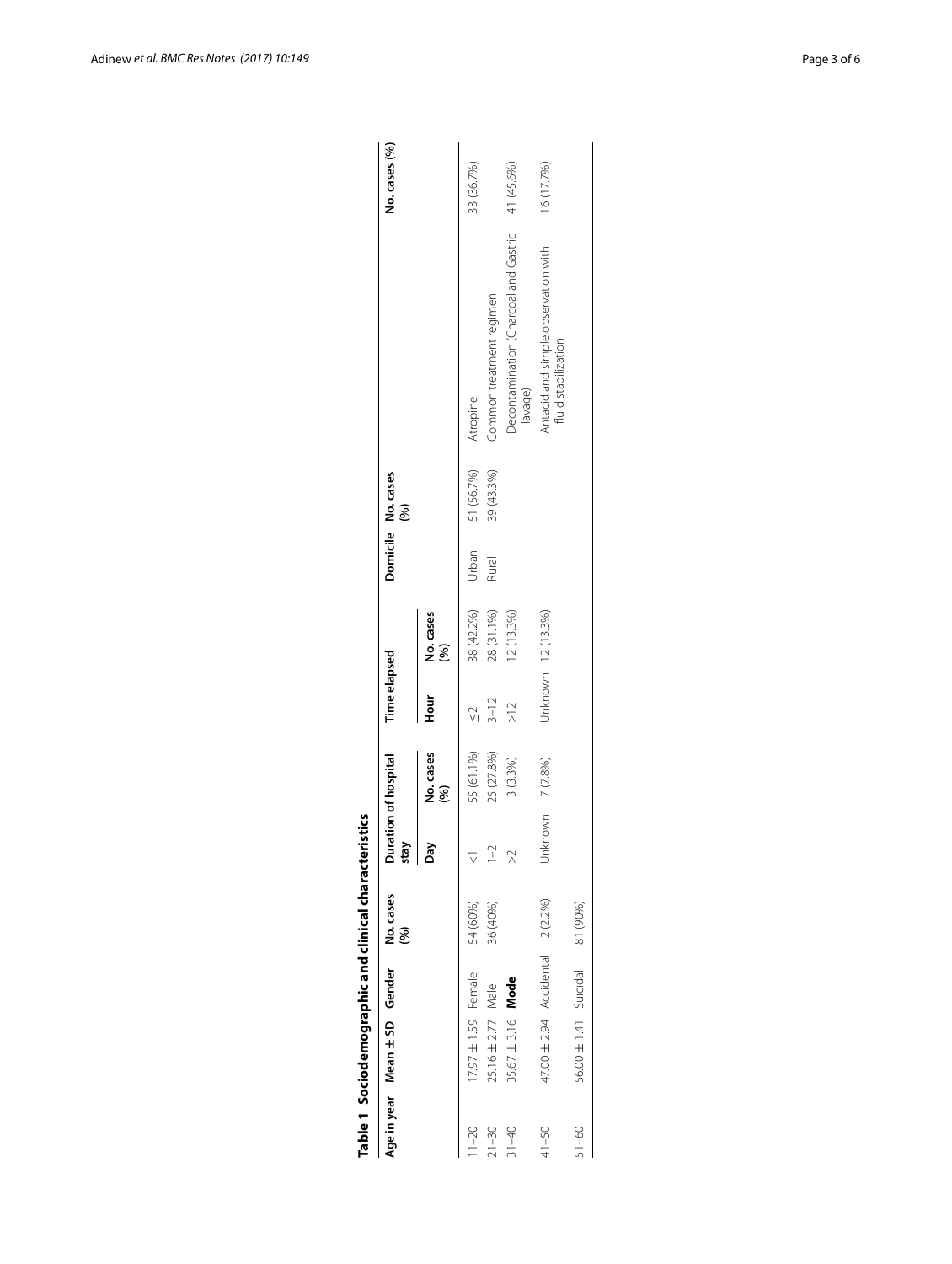<span id="page-3-0"></span>**Table 2 Factors responsible for OPP**

| <b>Factors</b>                           | Frequency (%) |
|------------------------------------------|---------------|
| Family disharmony                        | 38 (45.8%)    |
| Marital disharmony                       | 14 (16.9%)    |
| Unsuccessful love affairs                | 6(7.3%)       |
| Domestic violence (pregnant after raped) | 4 (4.8%)      |
| For traditional medicine                 | $2(2.4\%)$    |
| Mental disorder                          | 7(8.4)        |
| Being RVI                                | $4(4.8\%)$    |
| Conflict in work area                    | $4(4.8\%)$    |
| Financial problem                        | $4(4.8\%)$    |
| Total                                    | 83 (100%)     |

## **Discussion**

The use of OPCs is widespread in developing countries like Ethiopia to increase the yield of agriculture products to meet the mounting demand. The increased availability of OPCs has increased the incidence of ingestion, resulting in increasing suicidal and accidental poisoning [\[2](#page-5-1)]. OPCs are popular insecticides and pesticides because of their efectiveness and non-persistence in the environment or body owing to their unstable chemical as do organochlorides nature [\[9](#page-5-9)]. OPP is an important preventable public health problem in developing countries [\[10](#page-5-10)]. However, OPP suicides remain a major clinical problem in developing countries, and are responsible for more than 90% of total poison exposures [\[1\]](#page-5-0). Most of the studies from Ethiopia [\[11](#page-5-11)] and other countries [[12\]](#page-5-12) showed that suicide was the most common reason for the nonaccidental poisoning. In this it was 90%. The fact that the majority of cases were due to suicidal mode of poisoning because of their accessibility of OP-products in the market has lead to signifcant increase for intentional poisoning for getting relived from family quarrels and/or fnancial burdens [\[13](#page-5-13)]. In a study on India by Zaheer et al. it was found that most people believe that poison terminates life with minimal suffering  $[14]$  $[14]$ . The analysis of data suggests that the incidence of consumption of OP was 38.46%, which is supported by other researchers' manuscripts. Nearly half of the admissions to the emergency department with acute poisoning were due to OPCP [ $15$ ]. The most commonly consumed OP was Malathion  $(41.1\%)$ , which is similar with some other studies [[16\]](#page-5-16), the remaining 58.9% was unknown OPCs. However in other studies chlorpyrifos and methyl parathion was found to be the most common [[17\]](#page-5-17).

The present study, found that more OPP patients were from the urban areas, when compared to other studies. This can be explained by the relatively easy accessibility of OPCs in urban areas. Additionally, a study conducted in Jimma, Ethiopia like our fnding, reported that urban dwellers are more likely to commit suicide than those from the rural areas [\[11](#page-5-11)].

The majority of the patients  $(81.1\%)$ , were in the age group 11–30 years, which is similar to that reported by other studies where two-thirds of patients were aged less than 30 years  $[18]$ . The distribution of the cases with regard to their age clearly shows that the majority of the cases fall under the productive age group. This age group represents the part of the population which was the most physically, mentally and socially active, which makes them prone to increased levels of stress. This age group often bears the burden of family responsibility and may have more exposure to OPCs, making them a high risk group. In the study on OPPs performed by Singh et al., 76.8% of the female cases and 46.5% of the male cases were from the age group of 16 to 25 years old [\[19](#page-5-19)]. Karki et al. similarly reported in their study in eastern Nepal that the majority (65%) of OPP patients were in the 15–30 years age group [[20\]](#page-5-20). Finally the study performed by Srinivas Rao et al. in south Indian hospital revealed that two-thirds of OPP cases were less than 30 years of age [\[21\]](#page-5-21). Of all patients, between the age of 14 and 24 years (53.4%) were mostly prone to the incidence which is same as other studies in Nepal (49%) [[22\]](#page-5-22) this study only had one case under the age of 14. This poisoning was accidental, this fnding was similar with other studies in which most pediatric poisonings are accidental in nature and death is rare [\[23\]](#page-5-23).

The majority of poisoning cases are women (60%), with a male to female ratio of 1:1.5. These results are consistent with studies performed in several other parts of the world [[20,](#page-5-20) [22,](#page-5-22) [24](#page-5-8)]. However, there are additional studies which found that males represented the majority of poisoning patients [\[25](#page-5-24), [26\]](#page-5-25).

Organophosphate poisonings can be absorbed by all routes, including inhalation, ingestion, and dermal absorption [[27\]](#page-5-26). However, the most common route of poisoning in this study was oral ingestion in the suicidal cases (88.9%) followed by accidental poison due to inhalational intake (2.2%), these fndings are consistent with other studies [\[28\]](#page-5-27).

Seasonal variation also alters poisoning statistics. The most number of cases were reported during the spring season (29 cases, 32.2%) followed by rainy (26.6%) and winter season  $(25.6%)$ . The high incidence during these months is likely attributed to the fact that these months are the most common time to use insecticides and the Ops are easily accessible. This result was dissimilar to another study which showed more cases during summer season [\[29\]](#page-5-28) and studies reported by Kar et al., 57% of the cases fall in the months between May and August [[30\]](#page-5-29).

When the yearly incidence rate is evaluated, there is an increase in OPPs between 2013 (15.3%) and 2014 (42%).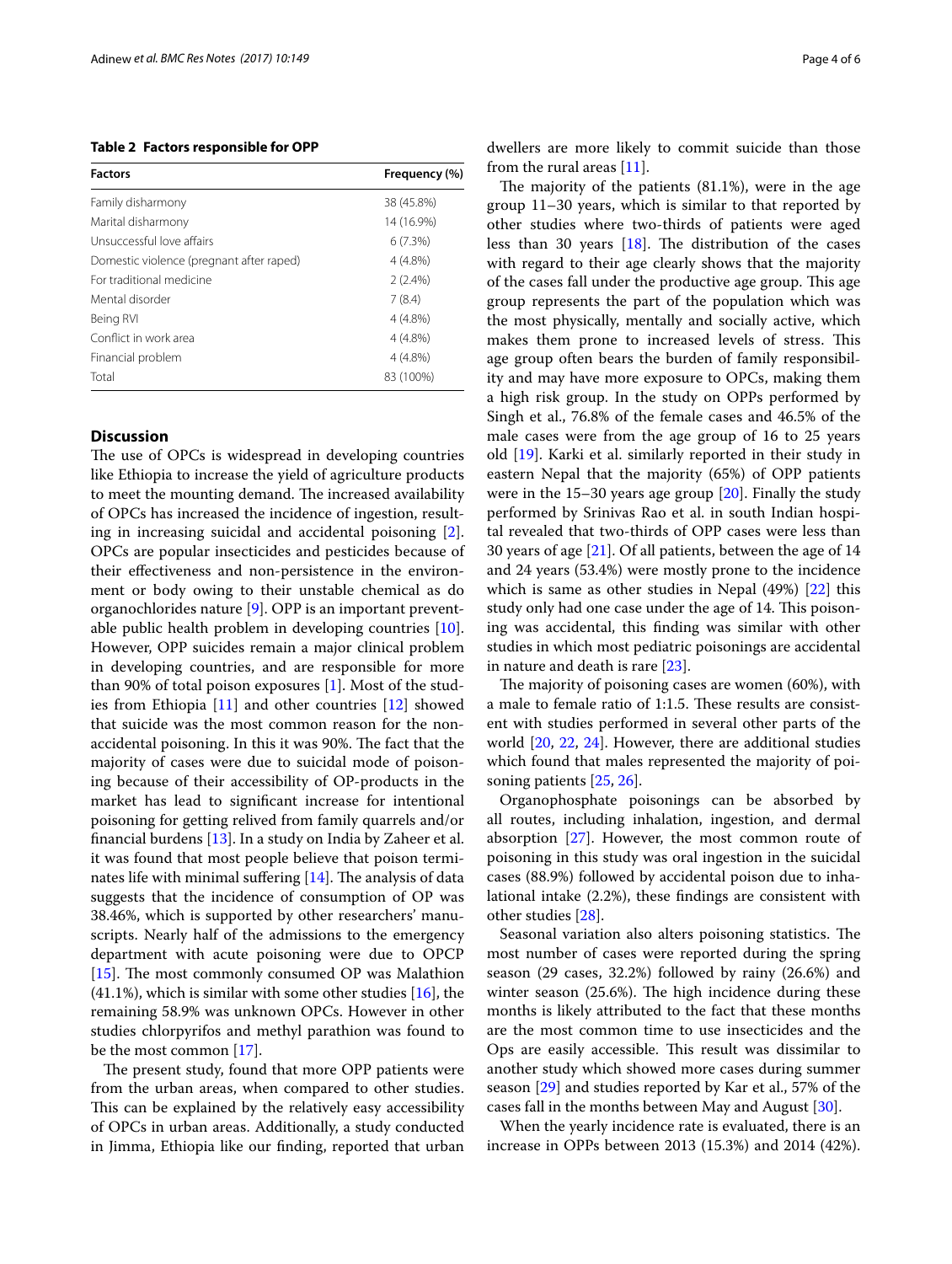This was replicated in a study done by Pokhrel et al. in Nepal where the rate increased from 0.1 to 0.5% in a year [[22\]](#page-5-22).

The time from the ingestion of poison to arrival at hospital is very important for patient prognosis and outcome. In this study, there were no deaths reported, and patients presented to the hospital as early as 13 min to as long as 12 h after ingestion.

90% of the patients presented to the hospital within 2 h of ingestion, with a mean time interval of about 1 h 10 min. 80% arrived within 12 h. Most of the patients in this study were from urban, more likely to accesses the health institutions for treatment This observation was also made in other studies [\[31](#page-5-30)].

Clinicians used gastric lavage for decontamination of acutely poisoned patients in 30% [[27\]](#page-5-26) of patients, which is a rate that was also noted in other studies [[24\]](#page-5-8). Gastric lavage is most efective within 30 min of ingestion, but is thought to be efective up to 4 h post-ingestion, as after this time Ops are no longer seen in the gastrointestinal tract [[32,](#page-5-31) [33\]](#page-5-32). In this study, at times gastric lavage was used irrespective of the time of ingestion. In 5 patients (19%) gastric lavage was done wrongly and used at inappropriate time increments. Treatment of OP poisoning, secondary to decontamination efforts by gastric lavage, is primarily aimed at reversing the efects of the compound through atropine administration [[34\]](#page-5-33). Atropine is highly efective in antagonizing the actions of OPs at muscarinic receptor sites [[35\]](#page-5-34), when the correct diagnosis has been made [\[36\]](#page-5-35). In the present study health care providers used decontamination methods in 45.6% of the patients; of these patients, 36.7% received atropine. Out of the 90 patients in this study, 63.3% did not received atropine, which is similar with results seen in other studies (65%) [[24](#page-5-8)]. Even if pralidoxime is efective in reversing the efect of OP, is not available in the study area.

Even though the study is retrospective and might have its own limitations related to documentation problem, the main reasons stated by patients for their suicide attempt were; being family dispute (5.8%), marital disharmony (16.9%), unsuccessful love affair (7.3%), for treatment of a disease (2.4%), being HIV positive (4.8%) and unplanned pregnancy (4.8%). These results were similar to those reported Soysal et al. [[37](#page-5-36)].

## **Conclusion**

As a developing nation, Ethiopia continues to have OPC poisoning as a significant cause of acute poisonings. The results of this study revealed that women and young adults are more likely to sufer from Ops. In the majority of patients, the ingestion was ingested intentionally as an act of self harm. It is worrisome that the most afected

part of the population seems to be the younger generation and that the number of cases is increasing every year. To combat this, it is essential to strengthen the governmental regulations on the availability of OPCs. Additionally, it is essential to strengthen preventive measurable like educating people about the risks of OPCs through health extension workers, establishing and promoting poison control centers, implementing separate toxicological units in hospitals and upgrading peripheral health centers to be able to manage OP poisoning cases. Proper documentations of patient information is essential from health institutions In conclusion, preventing OPPs should be placed as a priority for the Federal Ministry of Health, as it is a preventable cause of emergency department admissions.

### **Additional fles**

<span id="page-4-1"></span><span id="page-4-0"></span>**[Additional fle 1.](http://dx.doi.org/10.1186/s13104-017-2464-5)** Questionnaire.

**[Additional fle 2.](http://dx.doi.org/10.1186/s13104-017-2464-5)** Utilized data.

#### **Abbreviations**

OP: organophosphorus; OPP: organophosphorus poisoning; OPCs: organophosphorus compounds; OPP/IP: organophosphorus pesticide/insecticides poisoning; OPCP: organophosphorus compound poisoning.

#### **Authors' contributions**

GM made substantial contributions to the study's conception and design, data collection, analysis and interpretation. Finally, GM provided support in the revising of this manuscript. AB was involved in drafting and editing manuscript. EM was involved in drafting the manuscript. All contributors provided fnal approval of this version to be published. All authors read and approved the fnal manuscript.

#### **Acknowledgements**

I would like to thank University of Gondar who provided the incentive and funding for this research and Anna Bazinet for language editing.

#### **Competing interests**

The authors declare that they have no competing interests.

#### **Availability of data and materials**

The utilized data and questionnaire is available as additional fles.

#### **Ethics approval and consent to participate**

Ethical clearance obtained from the University of Gondar College of Medicine and Health Science ethical review committee. Permission to conduct this study at the hospital was obtained by the hospital administration office. The study did not involve human participants, human data or human tissue.

#### **Funding**

This research was performed with a grant from University of Gondar, Ethiopia.

#### **Publisher's Note**

Springer Nature remains neutral with regard to jurisdictional claims in published maps and institutional affiliations.

Received: 4 December 2015 Accepted: 23 March 2017 Published online: 04 April 2017